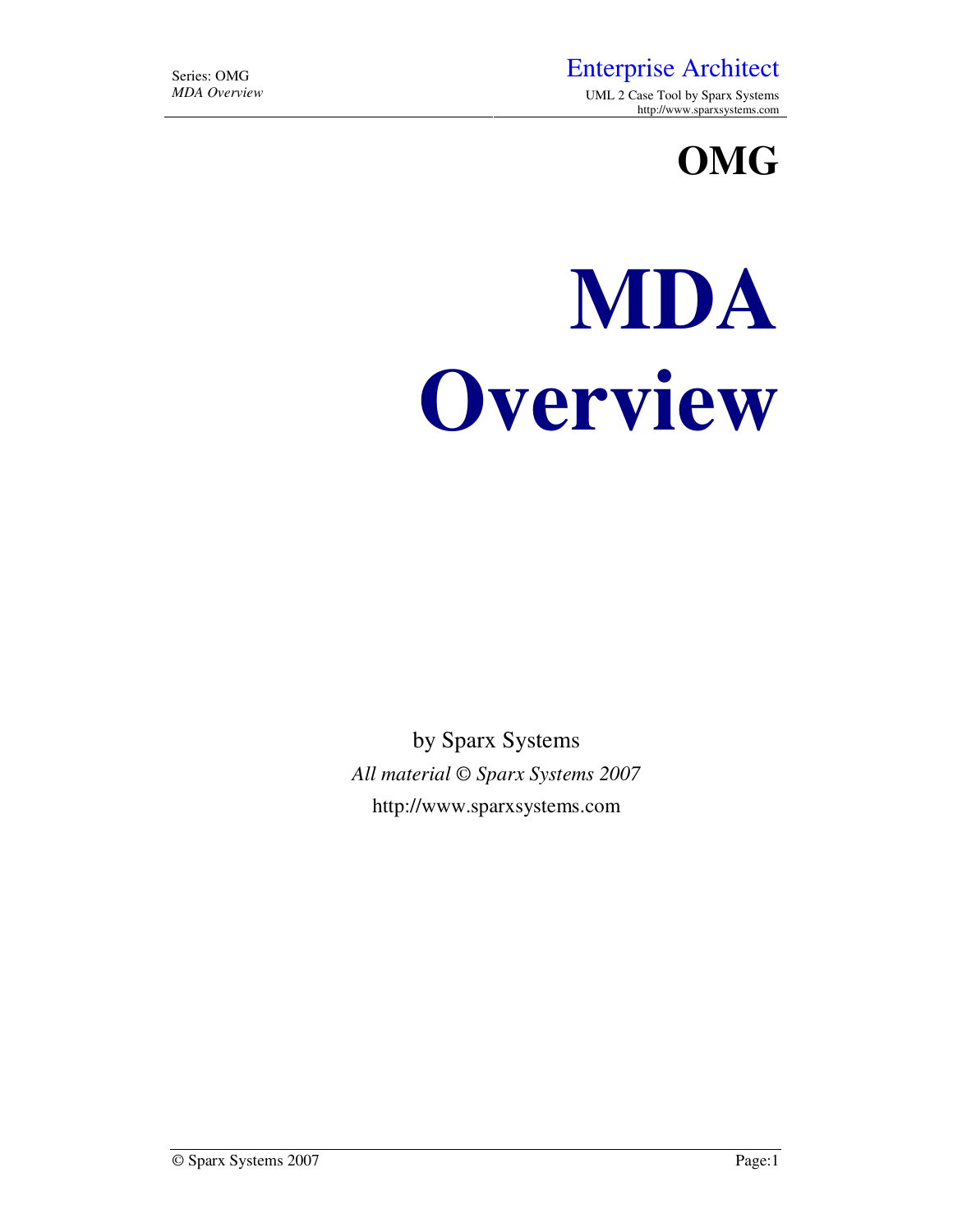## **Trademarks**

Object Management Group, OMG, CORBA, Model Driven Architecture, MDA, Unified Modeling Language, UML, are registered trademarks or trademarks of the Object Management Group, Inc.

Sun Microsystems, the Sun logo, Java, Enterprise JavaBeans and all Java-based trademarks and logos are trademarks or registered trademarks of Sun Microsystems, Inc.

Visual Basic, .NET, VB.NET, C#, SQL Server, are trademarks or registered of Microsoft Corporation.

Delphi is a registered trademark of Borland Corporation.

Oracle is a registered trademark of Oracle Corporation.

Python is a registered trademark of Python Software Foundation.

OpenEdge is a registered trademark of Progress Software Corporation.

All other product or company names mentioned are used for identification purposes only, and may be trademarks or registered trademarks of their respective owners.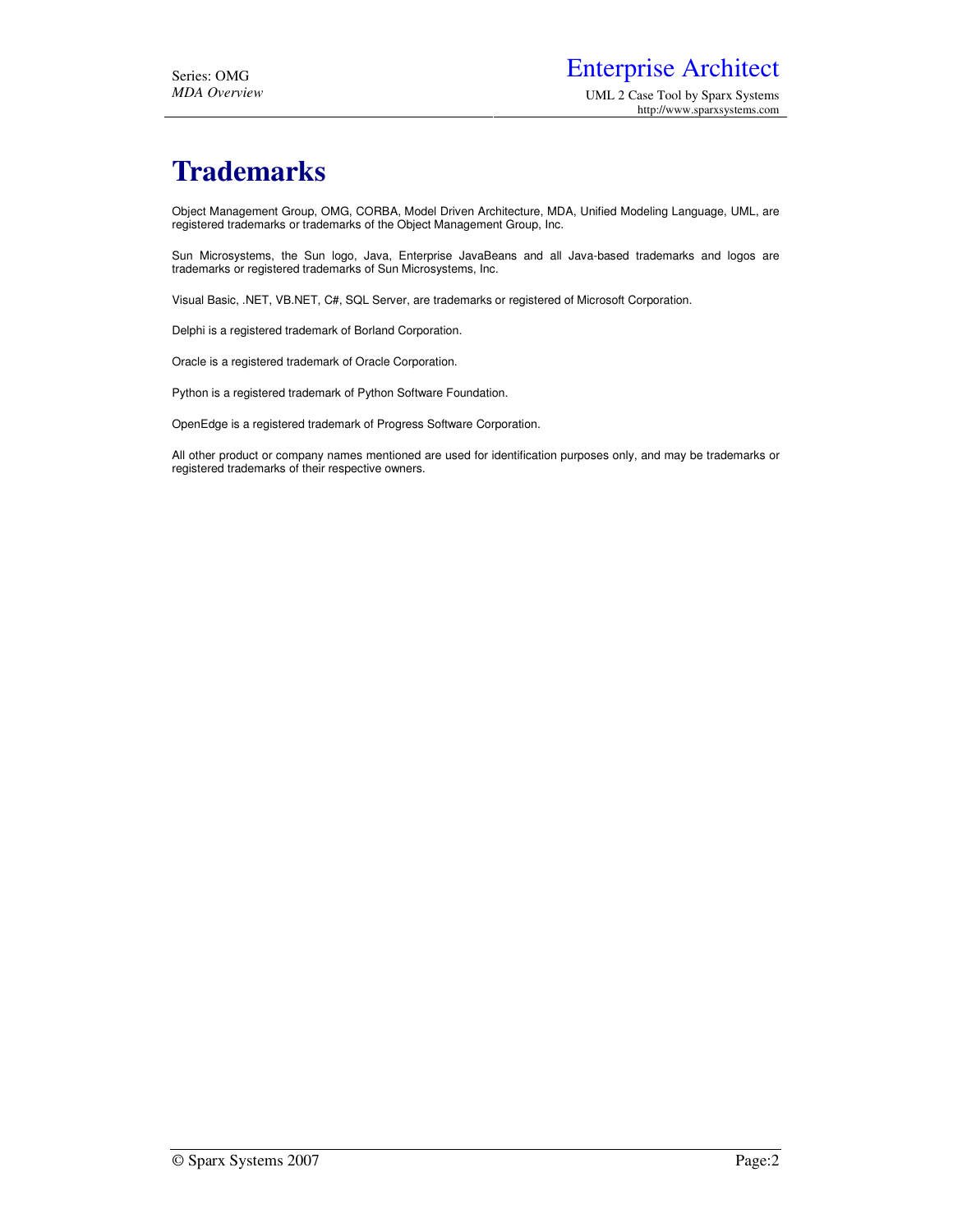http://www.sparxsystems.com

#### Table of Contents

| MDA COMMITMENT AND CURRENT TOOLSET IN ENTERPRISE ARCHITECT5        |  |
|--------------------------------------------------------------------|--|
| SUMMARY OF MDA AND MODEL DRIVEN GENERATION SUPPORT IN ENTERPRISE   |  |
|                                                                    |  |
|                                                                    |  |
|                                                                    |  |
| A QUICK OOVERVIEW OF THE MDA TRANSFORMATION PROCESS IN ENTERPRISE  |  |
|                                                                    |  |
|                                                                    |  |
|                                                                    |  |
|                                                                    |  |
|                                                                    |  |
| SOURCE CODE GENERATED FROM PSM USING AUTOMATIC CODE GENERATION  12 |  |
|                                                                    |  |
| <b>INFORMATION ON EXTENDING ENTERPRISE ARCHITECT FOR MDA AND</b>   |  |
|                                                                    |  |
|                                                                    |  |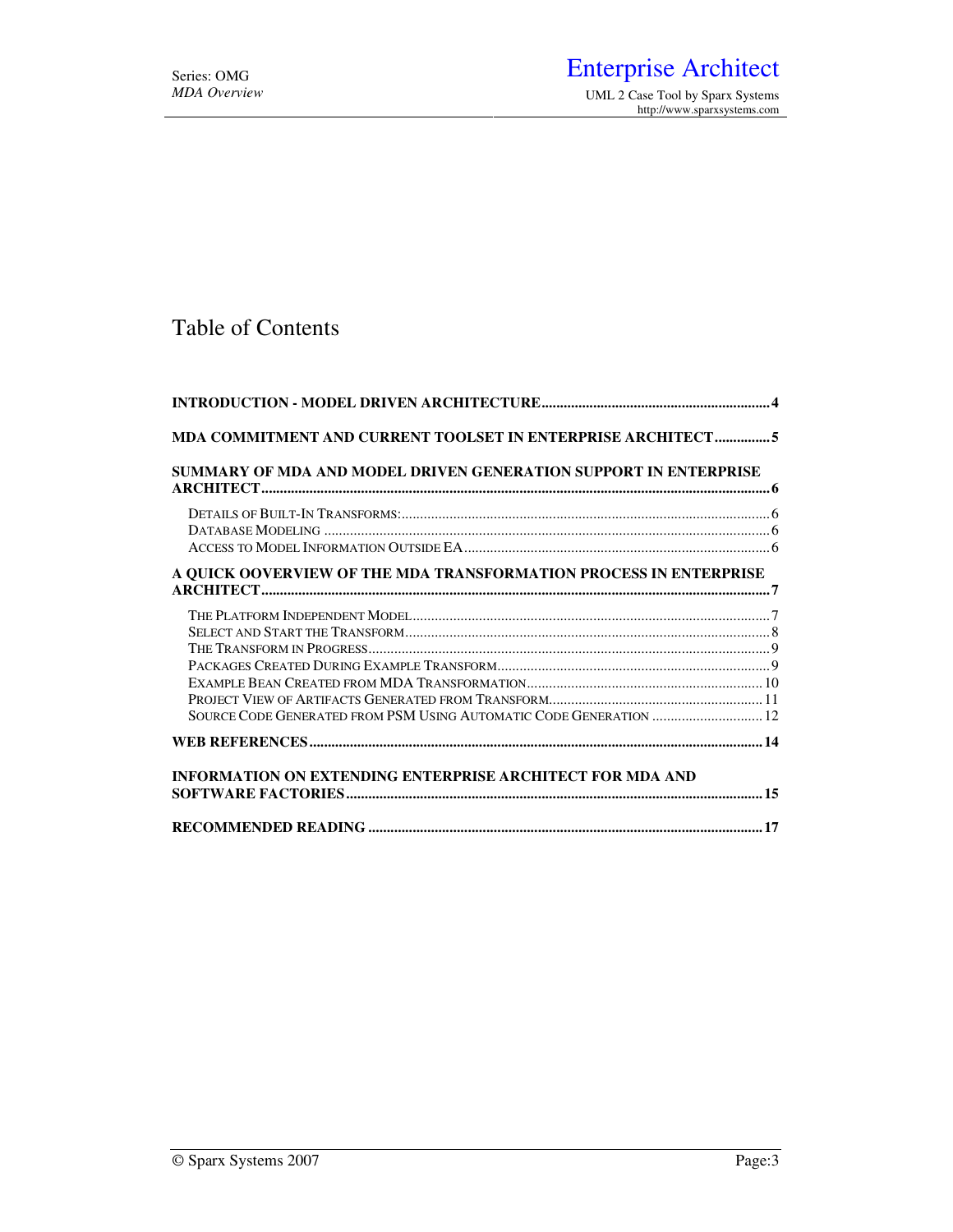## **Introduction - Model Driven Architecture**

The OMG's Model Driven Architecture initiative is aimed at increasing productivity and re-use through separation of concern and abstraction. A Platform Independent Model (PIM) is an abstract model which contains enough information to drive one or more Platform Specific Models (PSM). Possible PSM artifacts may include source code, DDL, configuration files, XML and other output specific to the target platform.

MDA aims to enhance portability by way of separating system (abstract) architecture from platform (concrete) architecture. Platform Independent Models describe the structure and function of a system, but not the specific implementation.

MDA has the capability to define transformations that map from PIMs to PSMs. This facilitates the development of a system in abstraction, and simplifies implementation of that system across a variety of target platforms.



For example, an MDA Transform from a PIM to a DDL will create DDL table elements from a class, whereas the same class transformed to an EJB Entity Bean will result in a package containing the class and interface elements required by EJB.

Enterprise Architect (EA) helps you manage such transformations and even write your own transformation rules for any language. It will also aid you in keeping as many Platform Specific Models as you need synchronized to a single Platform Independent Model. Enterprise Architect has built-in support for MDA transforms, to C#, DDL, EJB, Java and XSD.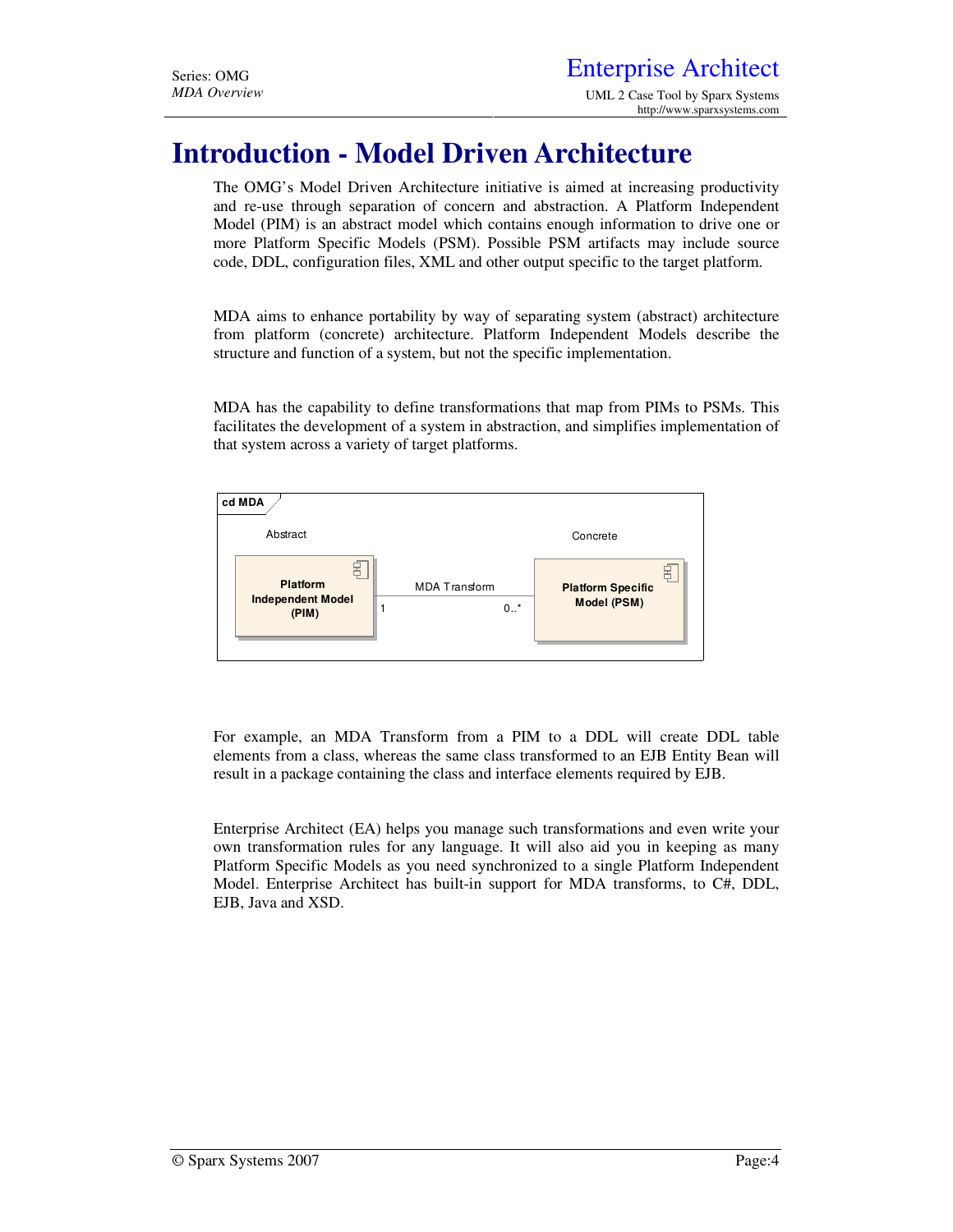### Series: OMG **Enterprise Architect**

*MDA Overview* UML 2 Case Tool by Sparx Systems http://www.sparxsystems.com



## **MDA Commitment and Current Toolset in Enterprise Architect**

Sparx Systems is committed to developing and evolving MDA support within their UML 2.1 based modeling tool, Enterprise Architect. Enterprise Architect offers a number of tools targeted at MDA driven development, including a comprehensive PIM to PSM Transformation Engine, allowing modelers to target multiple PSMs from a single PIM – and to synchronize PIM changes into the PSM on demand.

Coupled with code generation templates, UML Profiles, UML Patterns, Frameworks, extensive reverse engineering capabilities and a complete automation API for scripting and extending, Enterprise Architect provides a solid and extensible MDA platform.

The core MDA component in EA is a template based transformation engine that generates PSM model elements from a PIM source. The templates allow for generation of highly specific PSM artifacts from the PIM. The MDA Transformation templates are similar to, and have the same syntax as, the code generation templates within EA.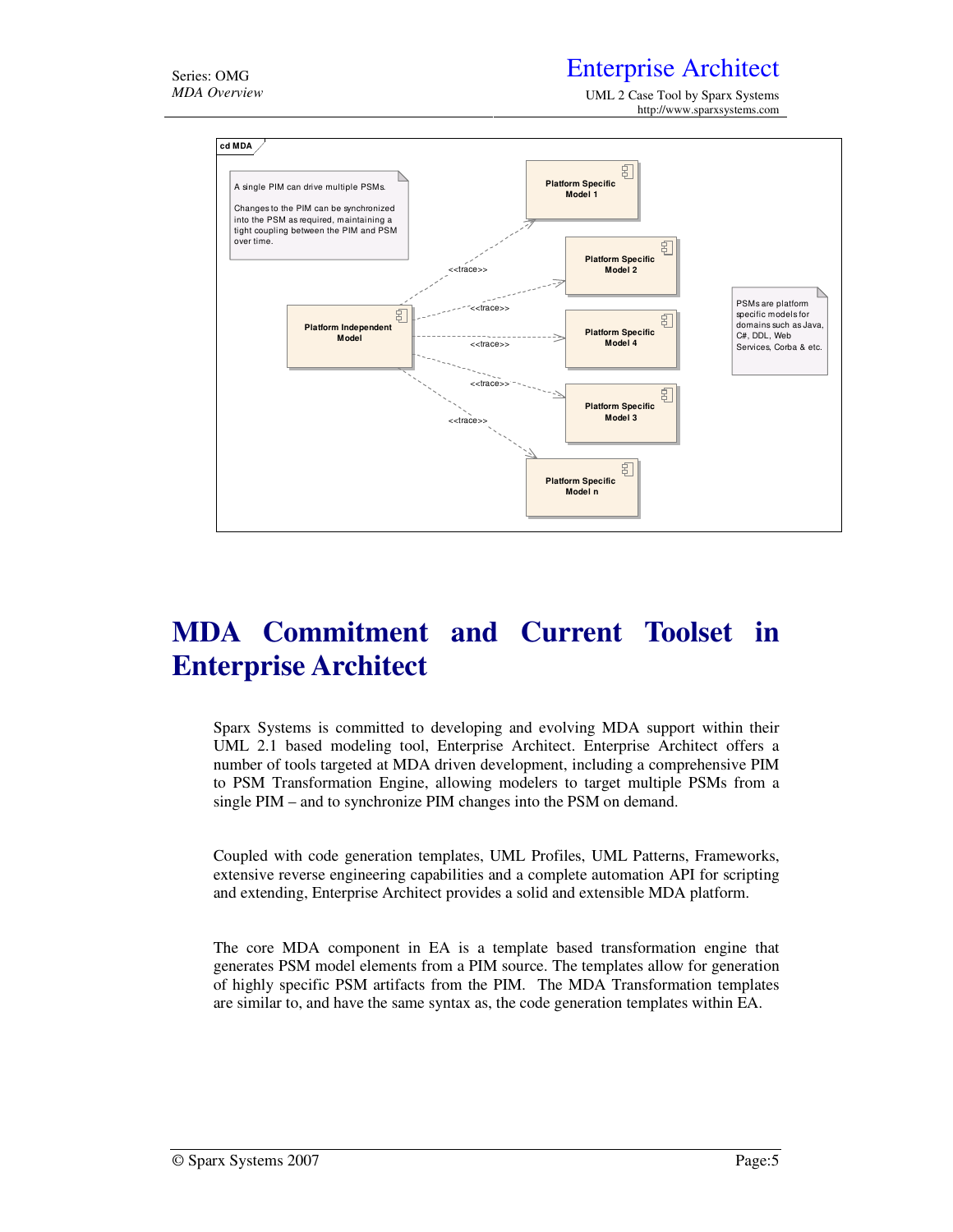## **Summary of MDA and Model Driven Generation Support in Enterprise Architect**

- Built-in Transforms for DDL, EJB, Java, C# and XSD
- Transform templates for defining user transforms
- Languages supported in base version: C++, Java, C#, VB.Net, Visual Basic, PHP, Delphi
- Plug-ins for CORBA, CIM and Python available
- Support for pluggable technologies through
	- o UML Patterns
	- o UML Profiles
	- o Code generation templates
	- o Code parsing grammars
	- o PIM to PSM Transformation Templates

#### *Details of Built-In Transforms:*

- **DDL:** Transforms platform-independent class elements to platform-specific table elements.
- **EJB Entity:** Transforms platform-independent class elements to packages containing the class and interface elements that comprise an EJB Entity Bean.
- **EJB Session:** Transforms platform-independent class elements to packages containing the class and interface elements that comprise an EJB Session Bean.
- **Java:** Transforms platform-independent elements to Java language elements.
- **JUnit:** Converts a Java model to a model where test methods are created for each public method of any original class.
- **C#:** Converts a PIM to a standard C# implementation set.
- **NUnit:** Converts a .Net language specific language specific model where test methods are created for each public method of any original class.
- **WSDL:** Converts a simple representation of a WSDL interface into the elements required to generate that interface.
- **XSD:** Transforms platform-independent elements to XSD elements.

#### *Database Modeling*

- Extensive support for modeling database systems and generating DDL.
- Support for reverse engineering a range of popular database systems via ODBC, including Oracle, MS Access, SQL Server, PostgreSQL, Progress OpenEdge, and more.

#### *Access to Model Information Outside EA*

- Support for XMI import/export to other tools (modeling tools and/or third party tools such as AndroMDA).
- Extensive automation API for accessing model elements and diagrams.
- CSV import/export feature for simple data.
- Standard relational database repository structure.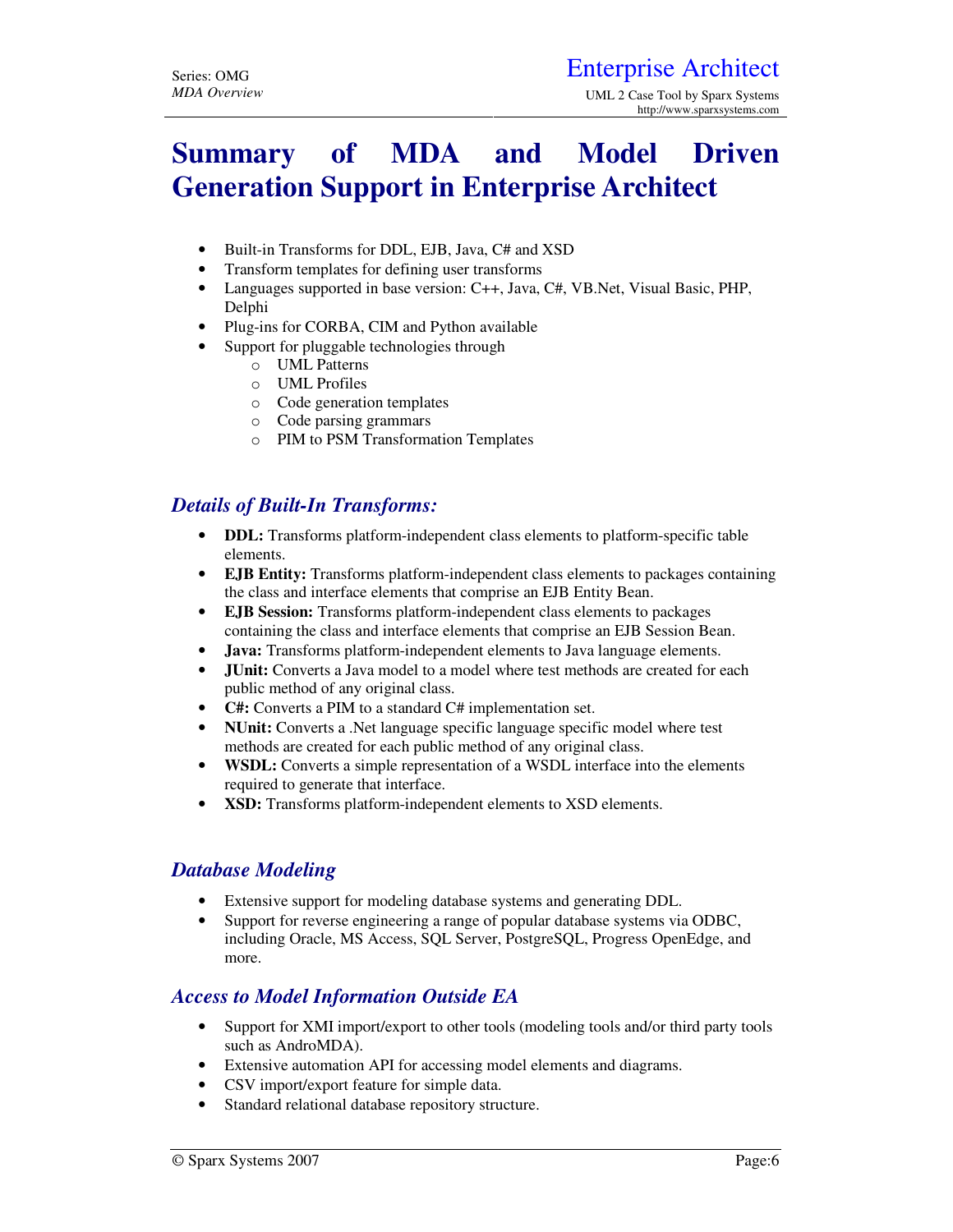## **A Quick Ooverview of the MDA Transformation Process in Enterprise Architect**

The following pages show some details of a PIM to PSM transform and the result. The opportunity exists within EA to provide an end-to-end modeling environment that targets multiple PSMs from a single PIM and synchronizes changes from the PIM forward as model changes are made.

#### *The Platform Independent Model*

This diagram shows a simple PIM with three classes, showing the abstract properties and relationships between an Author, their Books and their Publisher. This PIM has no platform specific properties, but is truly an abstract representation.

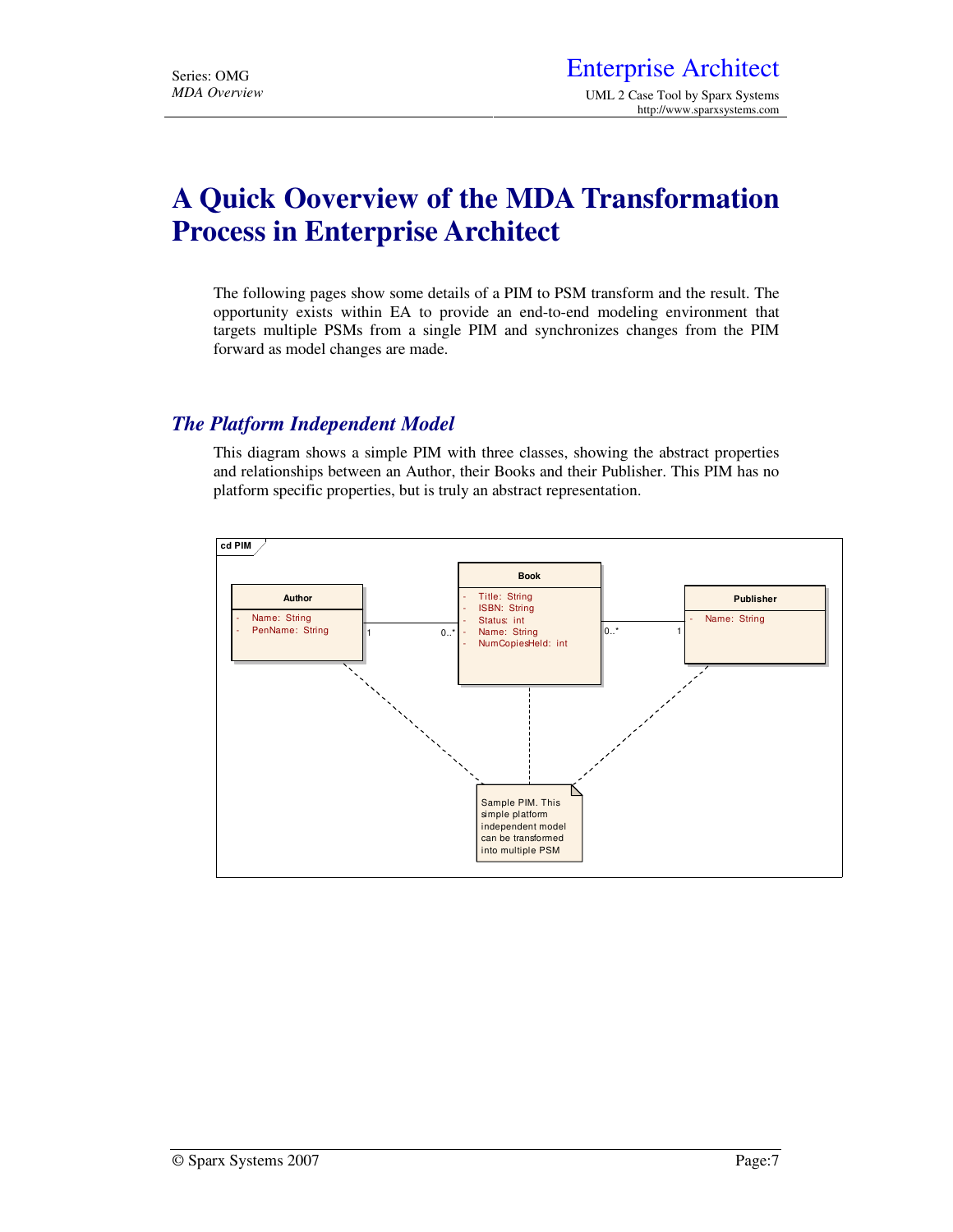#### *Select and Start the Transform*

Selecting the three classes in EA and choosing "Transform Elements" from the context menu provides the following dialog. Here you may choose the PIM elements to transform, the transformation to be invoked, and a target package, if necessary. You can select from the inbuilt transformations, create your own transformations, or use those supplied by third parties.

| <b>Model Transformation</b>                      |                       |                    |
|--------------------------------------------------|-----------------------|--------------------|
| Elements:                                        |                       |                    |
| <b>Element Name</b>                              | <b>Element Type</b>   | Transform          |
|                                                  | Note                  | <b>EJB</b> Session |
| Author<br><b>Book</b>                            | <b>Class</b><br>Class | Do Transform       |
| Publisher                                        | Class                 | Select Package     |
|                                                  |                       | Close              |
|                                                  |                       | <b>Help</b>        |
| ΔIΙ<br>None                                      |                       |                    |
| Intermediary File (optional for debugging only): |                       |                    |
|                                                  |                       | $\ldots$           |
|                                                  | Write Always          | Write Now          |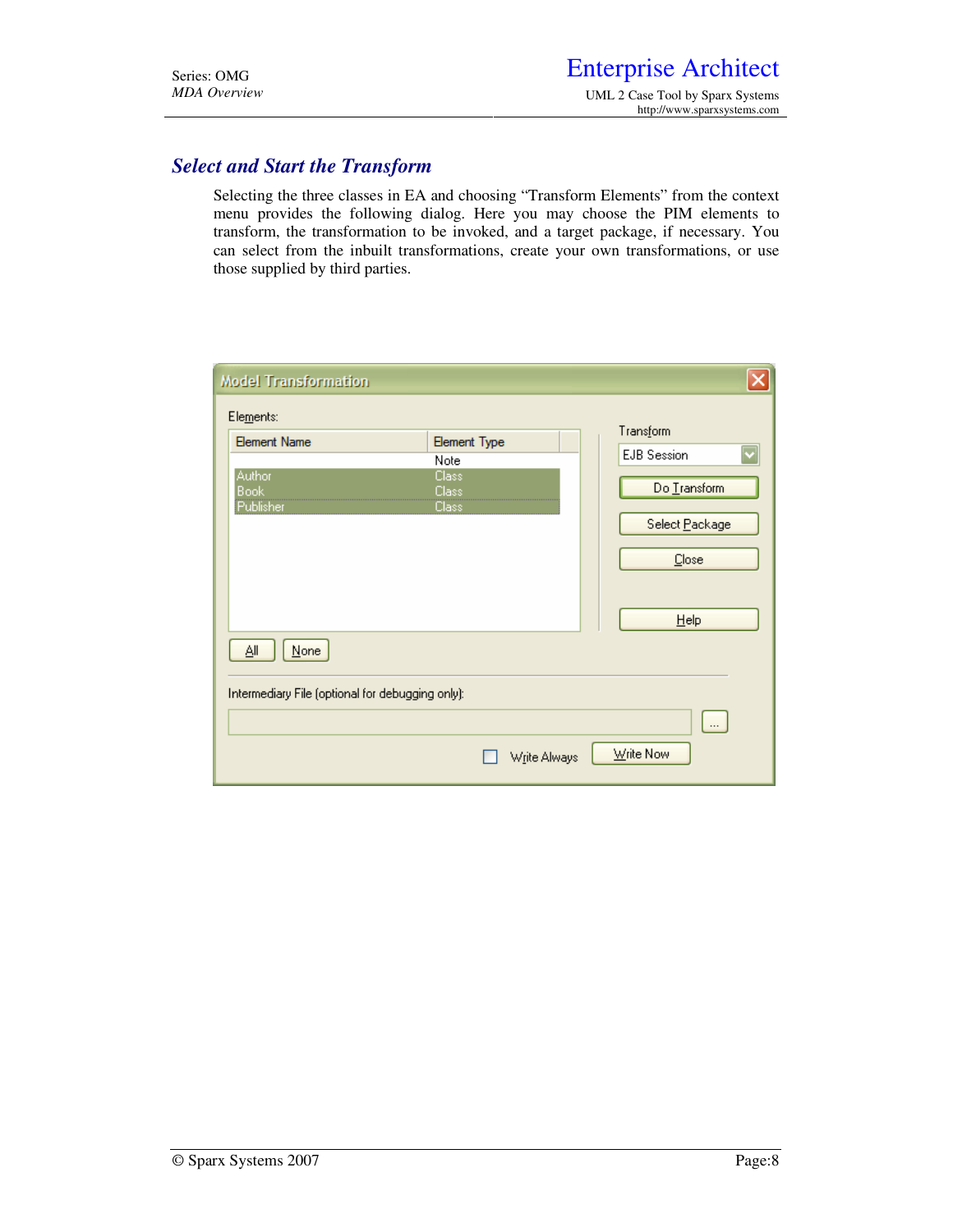#### *The Transform in Progress*

| Transformation Progress                                                                                                                                                                                                                                                                                                                                                                                                                                                                                                                           | ⊠                         |
|---------------------------------------------------------------------------------------------------------------------------------------------------------------------------------------------------------------------------------------------------------------------------------------------------------------------------------------------------------------------------------------------------------------------------------------------------------------------------------------------------------------------------------------------------|---------------------------|
| <b>Current Action</b>                                                                                                                                                                                                                                                                                                                                                                                                                                                                                                                             |                           |
| Generating intermediary representation.<br>Parsing intermediary representation.<br>Synchronizing: Interface - Author<br>Synchronizing: Interface - AuthorHome<br>Synchronizing: Class - AuthorBean<br>Synchronizing: Class - ejb-jar<br>Synchronizing: Interface - Book<br>Synchronizing: Interface - BookHome<br>Synchronizing: Class - BookBean<br>Synchronizing: Class - ejb-jar<br>Synchronizing: Interface - Publisher<br>Synchronizing: Interface - PublisherHome<br>Synchronizing: Class - PublisherBean<br>Synchronizing: Class - ejb-jar |                           |
| Transformation complete!                                                                                                                                                                                                                                                                                                                                                                                                                                                                                                                          |                           |
|                                                                                                                                                                                                                                                                                                                                                                                                                                                                                                                                                   |                           |
|                                                                                                                                                                                                                                                                                                                                                                                                                                                                                                                                                   | Cancel Transform<br>Close |

#### *Packages Created During Example Transform*

For the EJB Session transform, this diagram shows the PSM packages created – one for each EJB Session bean created from the base PIM classes.

| cd EJB Session<br><b>EJB Session</b><br>+ Author<br>+ Book<br>+ Publisher | «EJBSessionBean»<br><b>Author</b><br>+ META-INF<br>$+$ PIM    |
|---------------------------------------------------------------------------|---------------------------------------------------------------|
| (from PIM)                                                                | «EJBSessionBean»<br><b>Book</b><br>+ META-INF<br>$+$ PIM      |
|                                                                           | «EJBSessionBean»<br><b>Publisher</b><br>+ META-INF<br>$+$ PIM |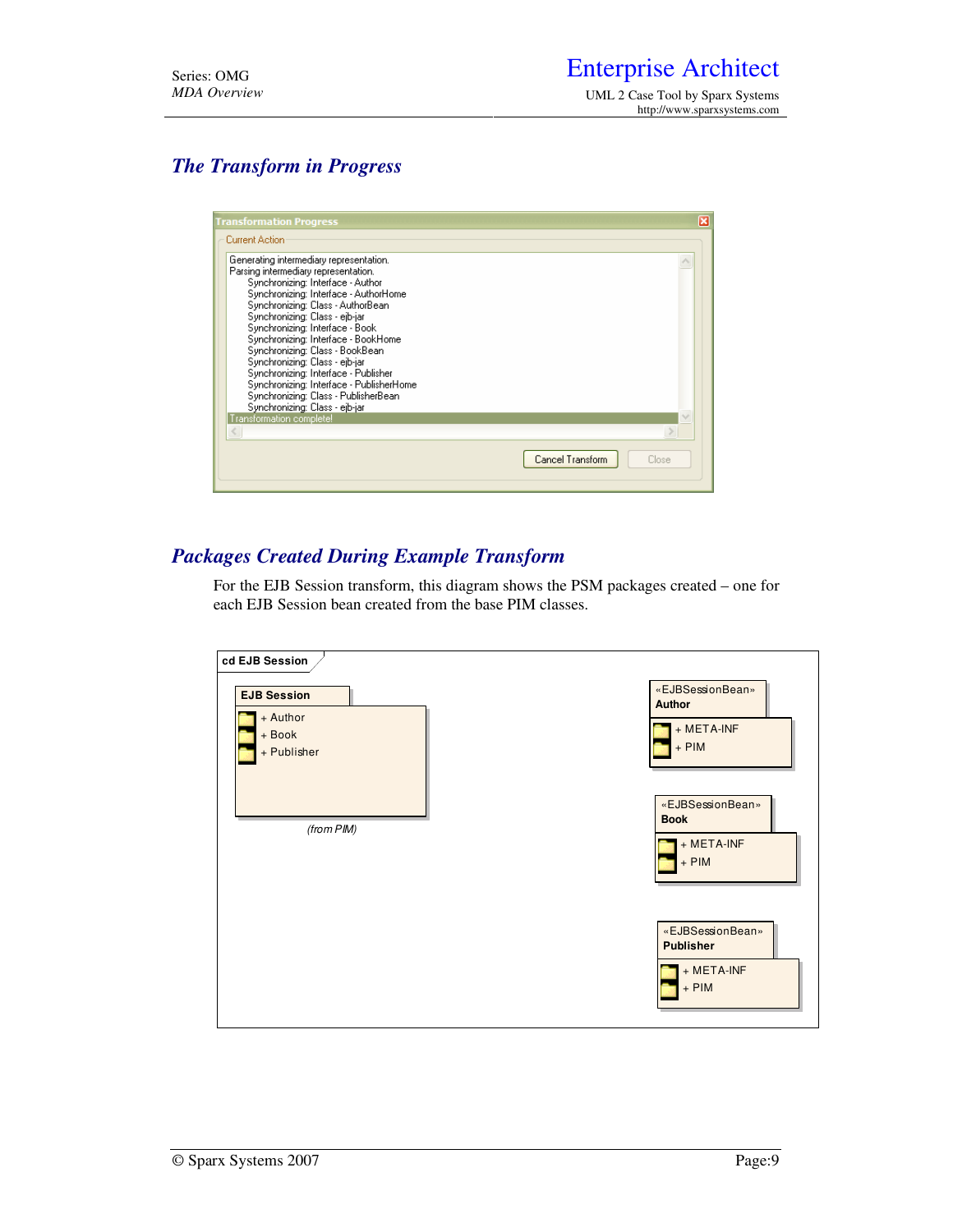#### *Example Bean Created from MDA Transformation*

This diagram shows an example of the EJB Session Bean PSM. As a PSM is tightly bound to the target domain, Java and EJB specific properties, code and settings are included in the model. These are logically derived during the transform according to the rules of the transform template.

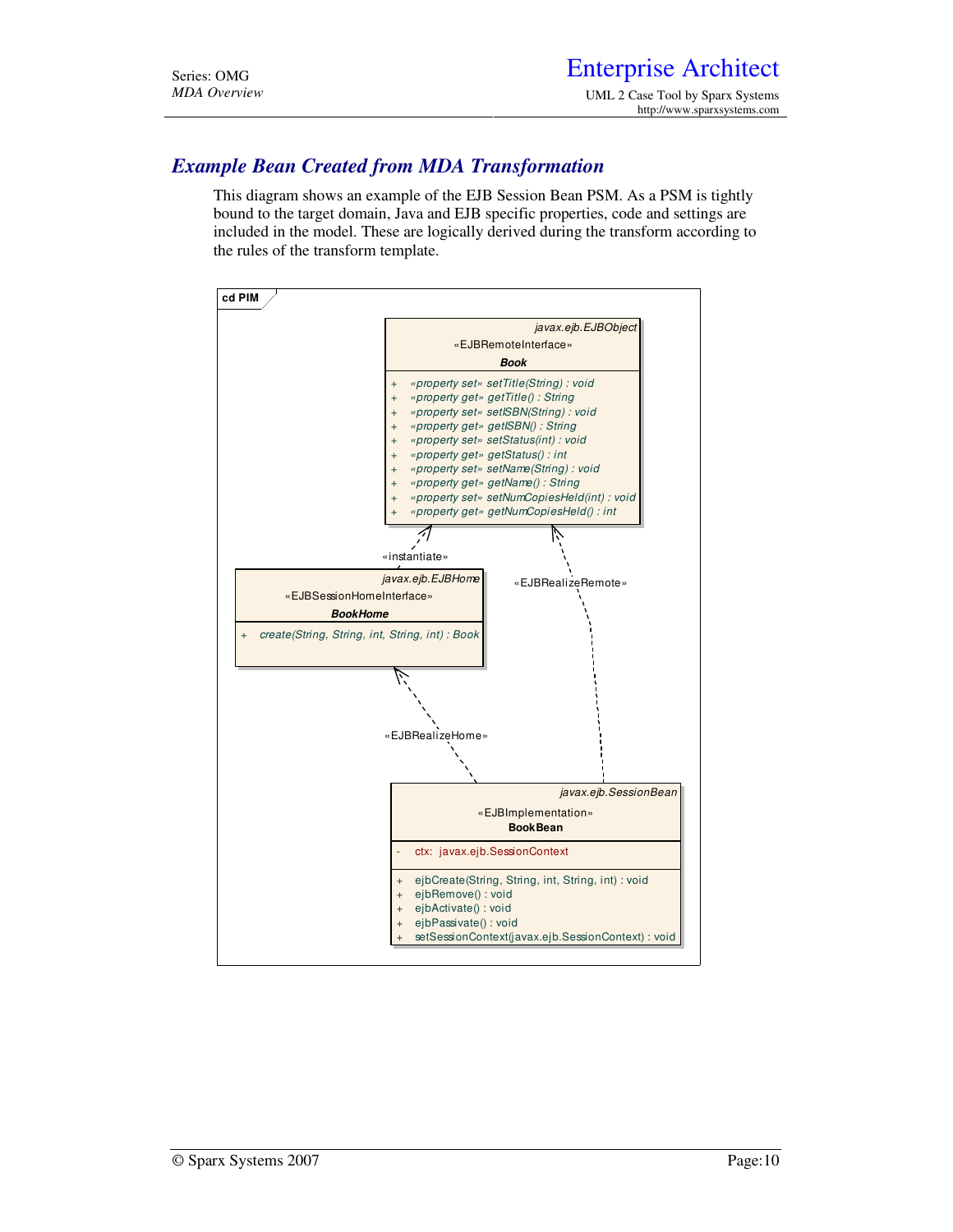#### *Project View of Artifacts Generated from Transform*

This view shows the set of artifacts generated into the model during the transform. Note that changes to the PIM can be forward synchronized at any time, resulting in changes to all the affected PSMs during the next Transform process. This allows the PIM to drive development of the PSM, and for the PIM and PSM to be synchronized at all times.

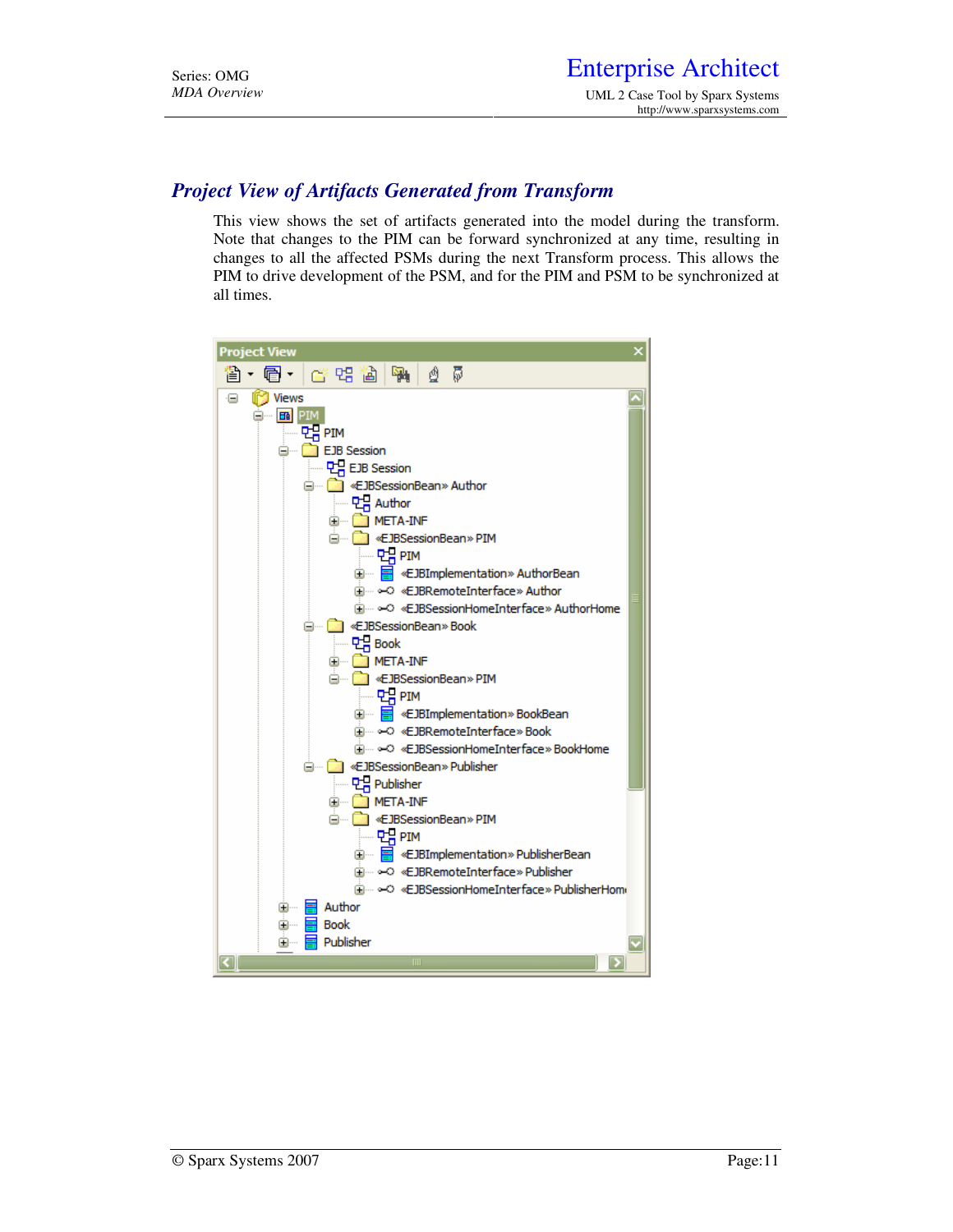#### *Source Code Generated from PSM Using Automatic Code Generation*

As the PSM contains specific platform properties, the source code generated can be tailored to the target platform quite tightly. This results in high quality code requiring less manual work and output that is in line with your company's coding standards.

```
Source Code
G - | 4 2 m - | 8 8 8 | A
             package PIM;
        \mathbf{1}\overline{2}□/**
        з
              * @author Geoffrey Sparks
        \overline{4}* @version 1.0
        5
               * @created 23-Jun-2005 2:51:10 PM
        6
              \star/
        7.
           L
        8
          □ public class AuthorBean implements javax.ejb.SessionBean {
        إو
       10<sub>1</sub>private javax.ejb.SessionContext ctx;
       1112public AuthorBean () {
           ₿
       1314\mathcal Y1516甴
                  public void finalize() throws Throwable {
       171R\mathbf{v}19白
                  7**20
       21\star* @param Name
       22* @param PenName
       23\star24₿
                  public void ejbCreate(String Name, String PenName){
       25<sub>1</sub>2627Y
       2829₿
                  public void ejbRemove(){
       30<sub>1</sub>31Y
       32<sup>1</sup>33
                  public void ejbActivate(){
          무
                                                                                              \overline{\phantom{a}}
```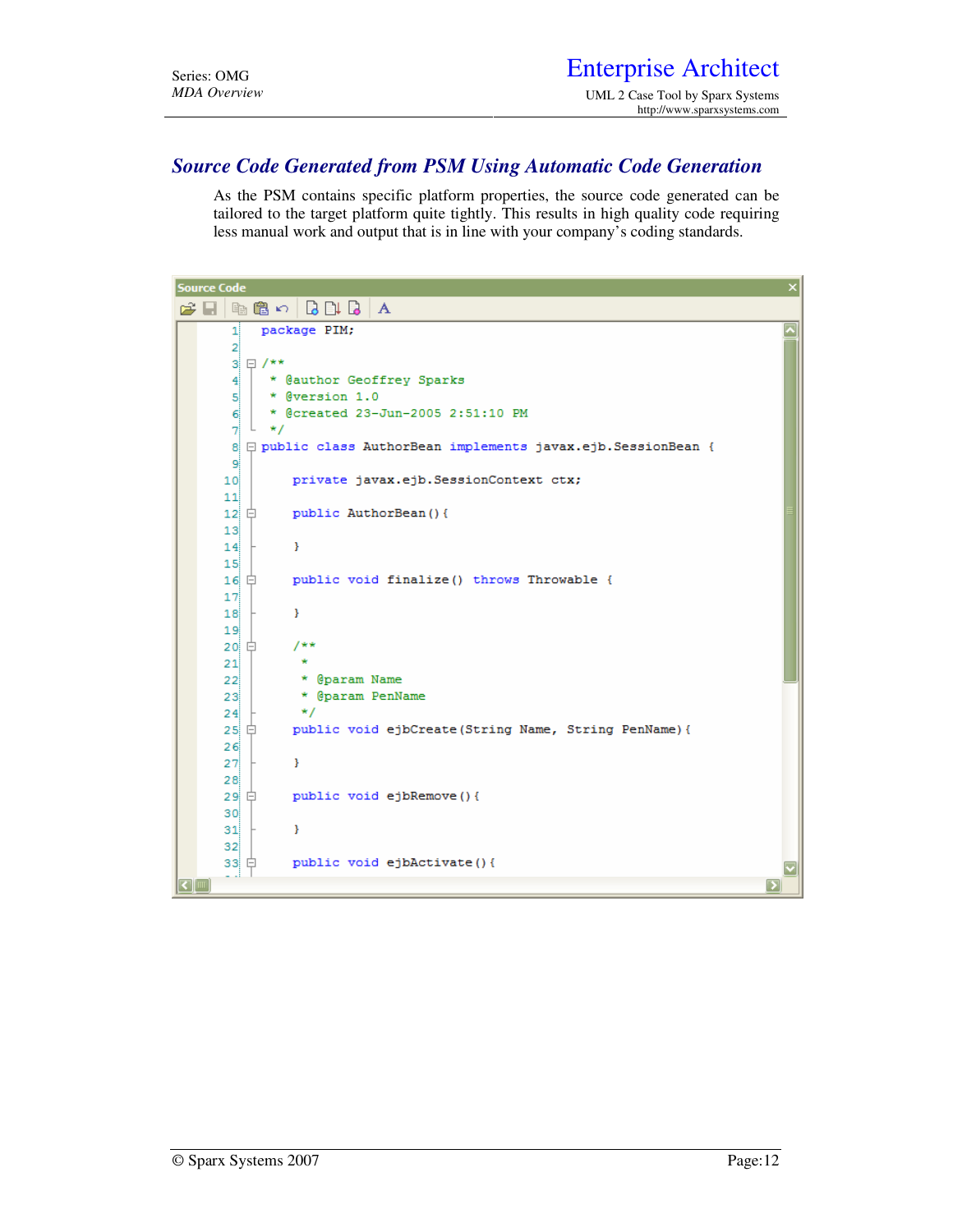UML 2 Case Tool by Sparx Systems http://www.sparxsystems.com

#### *Creating and Modifying Transforms: The MDA Template Editor*

Modifying the transform templates is no more difficult than modifying the code generation templates in EA. The template language is quite expressive and allows for detailed transformations from the PIM to PSM context.

Investing some time in writing detailed transforms for your target platforms can provide a high ROI when it comes to re-using code and generating the basic structure of your application from the model, rather than by hand.

| <b>Transformation Templates Editor</b>                 |                                                                                  | e Iolx |
|--------------------------------------------------------|----------------------------------------------------------------------------------|--------|
| Language:                                              | Template:                                                                        |        |
| EJB Session                                            | $\overline{\mathbf{v}}$<br>Class                                                 |        |
| New Transformation Type<br>Templates:                  | $PI = "\\ n$ "%                                                                  |        |
| <b>Name</b>                                            | £.<br><b><i>STRANSFORM REFERENCE ("EJBSessionBean") %</i></b><br>Mo <sub>1</sub> |        |
| File                                                   | name=%gt%%className%Bean%gt%<br>N <sub>o</sub>                                   |        |
| Namespace                                              | No<br>stereotype="EJBImplementation"                                             |        |
| Class                                                  | No                                                                               |        |
| Class Base                                             | language="Java"<br>No                                                            |        |
| Class Interface                                        | <b>Parent</b><br>No                                                              |        |
| Attribute                                              | €<br>No                                                                          |        |
| Linked Attribute                                       | name="javax.ejb.SessionBean"<br>No                                               |        |
| Linked Class Base                                      | No<br>type="Implements"                                                          |        |
| Linked Class Interface                                 | No<br>v                                                                          |        |
| Operation                                              | No<br>Attribute                                                                  |        |
| Parameter                                              | No                                                                               |        |
| Connector                                              | Ŧ.<br>No                                                                         |        |
| Class EJBSessionBean                                   | No.<br>name="ctx"                                                                |        |
| Attribute Properties                                   | No<br>type="javax.ejb.SessionContext"                                            |        |
| Class HomeDependency                                   | No<br>scope="private"                                                            |        |
| Class_InstantiateDependency                            | No<br>v                                                                          |        |
| Attribute createParameter                              | No<br>Operation<br>No                                                            |        |
| Operation_EJBRemoteInterface<br>Class RemoteDependency | No                                                                               |        |
| Class EJBRemoteInterface                               | No                                                                               |        |
| Class EJBD eploymentDescriptor                         | name="ejbCreate"<br>No                                                           |        |
| Class EJBHomeInterface                                 | type="void"<br>No                                                                |        |
|                                                        | scope="public"                                                                   |        |
|                                                        | %list="Attribute createParameter" @separator="\n" @indent=" "%<br>v              |        |
|                                                        | Operation                                                                        |        |
| $\overline{\mathbf{S}}$                                | $\overline{\phantom{a}}$                                                         |        |
| Stereotype Oyerrides:                                  | name="ejbRemove"                                                                 |        |
| Modified<br>Class<br>Feature                           | type="void"                                                                      |        |
|                                                        | scope="public"                                                                   |        |
|                                                        | ¥                                                                                |        |
|                                                        | Operation                                                                        |        |
|                                                        | ŧ                                                                                |        |
|                                                        | name="ejbActivate"                                                               |        |
|                                                        | <b>Hima=HuniAH</b>                                                               |        |
| Add New Custom Template                                |                                                                                  | ы      |
|                                                        |                                                                                  |        |
| Add New Stereotyped Override                           | Get Default Template<br>Save<br>Delete<br>Help                                   | Close  |
|                                                        |                                                                                  |        |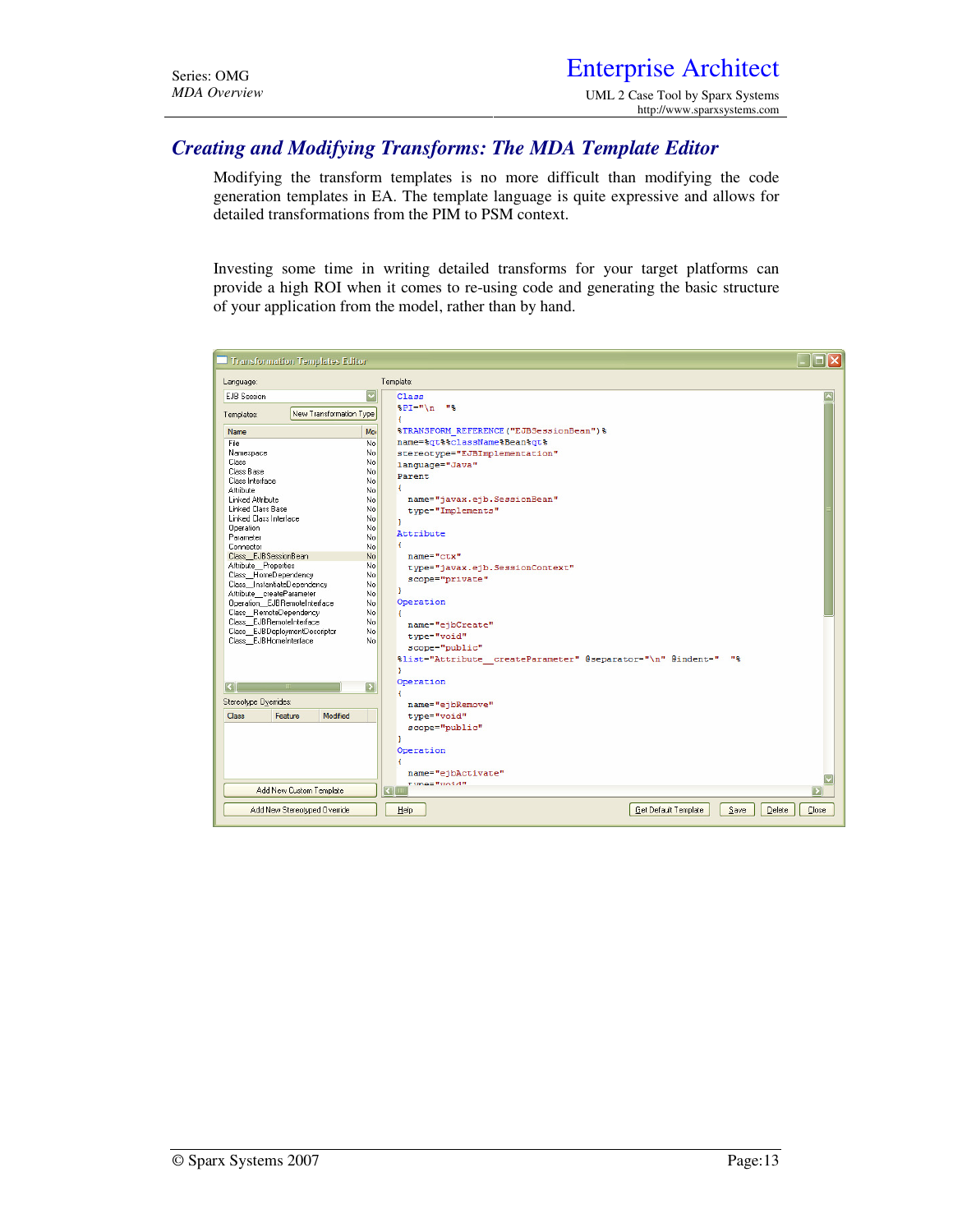## **Web References**

For a summary of MDA resources and MDA style transforms in EA see: http://sparxsystems.com.au/resources/mda/index.html

For an overview for writing transformations see:

http://sparxsystems.com.au/resources/mda/writing\_transformations.html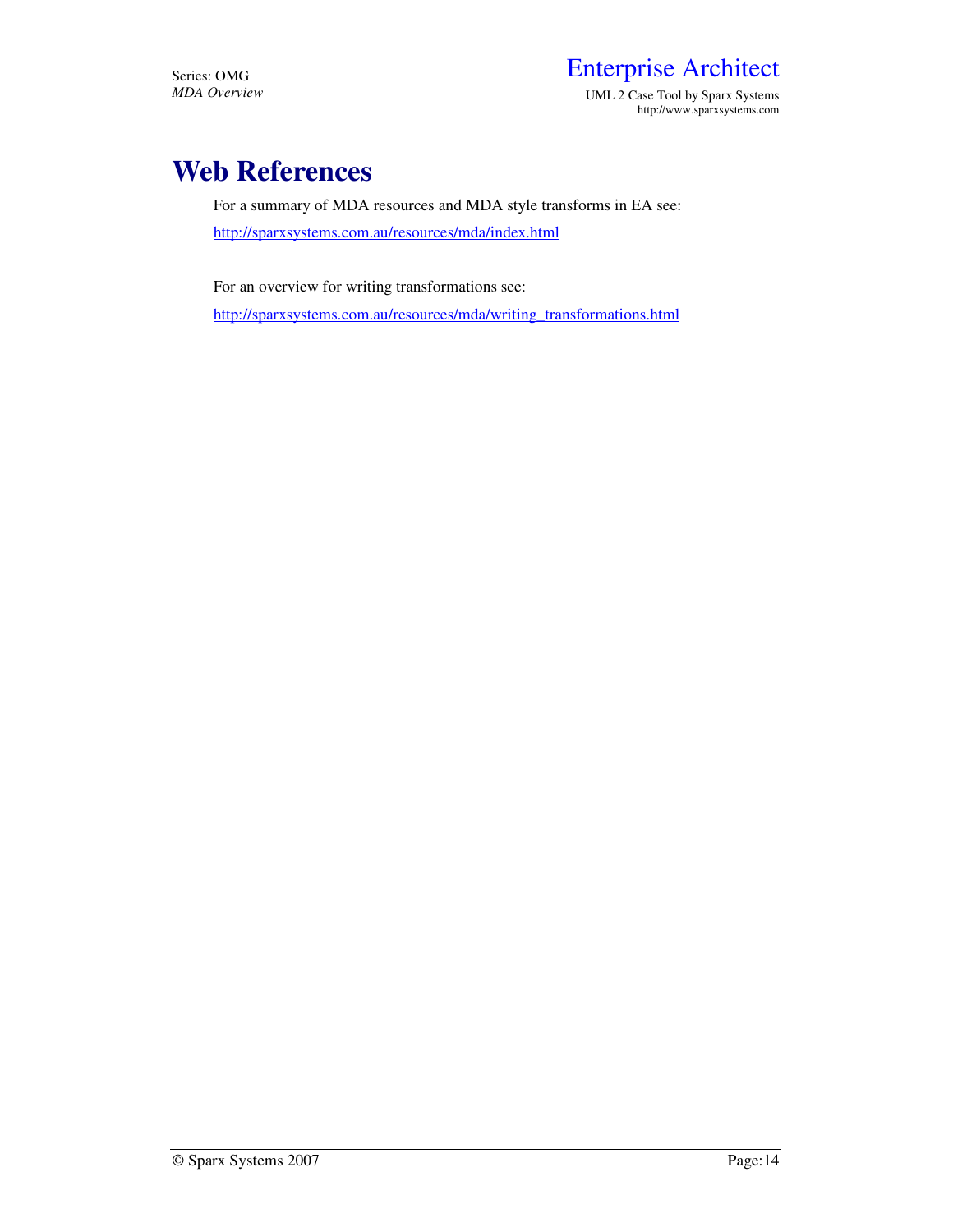## **Information on Extending Enterprise Architect for MDA and Software Factories**

EA features a number of ways whereby users and third party developers can plug-in additional behavior to enhance the existing functionality. Sparx Systems has used this mechanism to build interfaces from EA to Visual Studio.NET™ and Eclipse™, as well as CORBA, CIM and Python add-ins.

The following table details major extensibility mechanisms. Further information is contained within the EA Help file and by email from support@sparxsystems.com.au

| <b>Mechanism</b>                                                 | Description                                                                                                                                                                                                                                                                                                                                                                                                                           |
|------------------------------------------------------------------|---------------------------------------------------------------------------------------------------------------------------------------------------------------------------------------------------------------------------------------------------------------------------------------------------------------------------------------------------------------------------------------------------------------------------------------|
| <b>UML Patterns</b>                                              | Patterns are snapshots of interacting elements which<br>may be pasted into a model $-$ or applied to existing<br>model elements to extend their functionality. EA<br>supports saving and loading pattern libraries. Stored in<br>XML format and imported into EA.                                                                                                                                                                     |
| <b>UML</b> Profiles                                              | Profiles are sets of stereotyped elements (including<br>attributes, operations, links and constraints). Stereotypes<br>typically have custom tagged values. When a stereotype<br>is applied to a model element, the tagged values,<br>constraints and any alternate image renderings are also<br>copied over. EA supports building Profiles according to<br>the UML 2.0 recommendation. Stored in XML format<br>and imported into EA. |
| Code<br><b>Generation</b><br><b>Templates</b>                    | EA has an extensive Code generation template<br>language. Code templates may be written to replace the<br>existing ones within EA or to provide code generation<br>for additional languages.                                                                                                                                                                                                                                          |
| <b>Model</b><br><b>Transformation</b><br><b>Templates</b>        | EA supports model transformation templates. These<br>allow MDA PIMs to be transformed into PSMs and<br>forward synchronized on demand. The template<br>language is much the same as the code generation<br>templates.                                                                                                                                                                                                                 |
| Configurable<br>reverse engineering<br>grammars (coming<br>soon) | EA has a powerful grammar driven reverse engineering<br>capability. Currently this is in use, but details and tools<br>for writing grammars are not available. In the near<br>future we hope to distribute suitable tools and<br>information for building new Grammars for custom                                                                                                                                                     |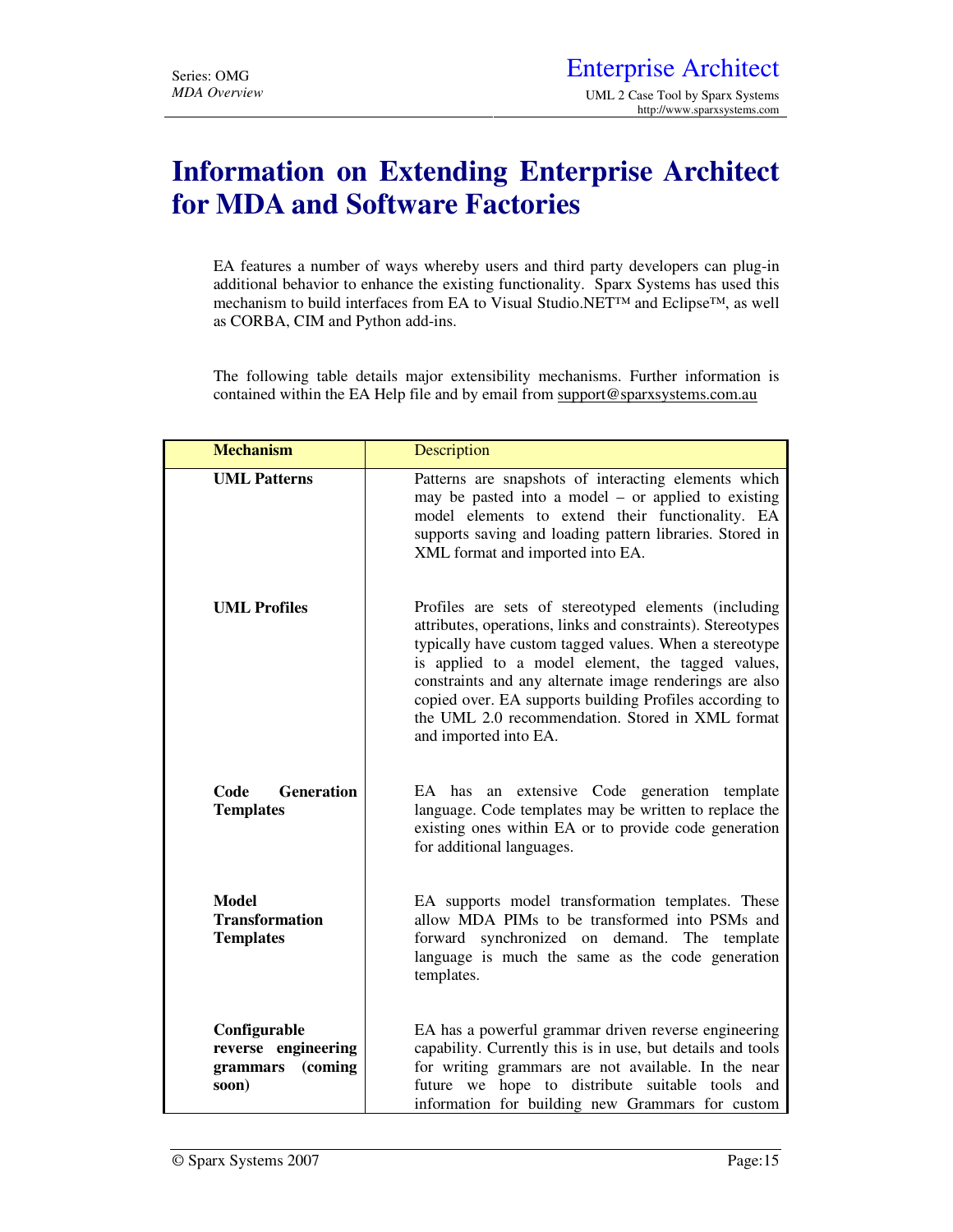*MDA Overview* UML 2 Case Tool by Sparx Systems http://www.sparxsystems.com

| <b>Mechanism</b>                                                          | Description                                                                                                                                                                                                                                                                                                                                                                         |
|---------------------------------------------------------------------------|-------------------------------------------------------------------------------------------------------------------------------------------------------------------------------------------------------------------------------------------------------------------------------------------------------------------------------------------------------------------------------------|
|                                                                           | languages                                                                                                                                                                                                                                                                                                                                                                           |
| <b>Frameworks</b>                                                         | Like most modeling tools, EA supports loading large<br>frameworks into models to leverage re-use assets (eg.<br>Java SDK, .NET SDK and others). Frameworks are<br>stored in XMI format.                                                                                                                                                                                             |
| <b>Tagged</b><br><b>Values/Stereotypes</b><br>and other Reference<br>Data | EA supports saving and loading of reference data and<br>basic types in XML format and loading into other<br>models.                                                                                                                                                                                                                                                                 |
| <b>MDG Technology</b>                                                     | MDG Technology files wrap up Profiles, Patterns,<br>Templates, Reference Data and more into a convenient<br>single file for distribution to users and clients. A single<br>Technology file might support a language such as<br>Python for example $-$ or a technology such as Web<br>Services.                                                                                      |
| <b>Automation API</b>                                                     | The Automation API supports any ActiveX client and<br>allows access to the internal model elements. In addition<br>to element access, the API supports a number of<br>convenience functions such as XMI import/export and<br>loading Technology Files.                                                                                                                              |
| <b>Plug-in Architecture</b>                                               | The plug-in architecture extends the Automation API<br>and offers the ability to present menus to the user and<br>respond to user selections. It also lets a plug-in take<br>over a main window "diagram tab" for any purpose -<br>eg. reporting, metrics, or code generation, etc.                                                                                                 |
| <b>MDG Link</b>                                                           | MDG Link is a plug-in extension for associating a<br>model package hierarchy with a specific plug-in tool<br>(eg. MDG Link for VS.Net) and presenting a common<br>set of menu options that a tool can implement (eg.<br>merge, build, run, etc.)                                                                                                                                    |
| XMI I/O                                                                   | Standard XMI export and import functions provide the<br>ability to export model segments and process in a third<br>party tool. The resultant target may be generated code,<br>data models, XMI for other tools or one of many other<br>possibilities. EA supports saving and loading XMI from<br>the automation API, allowing automated processing of<br>models by XMI based tools. |